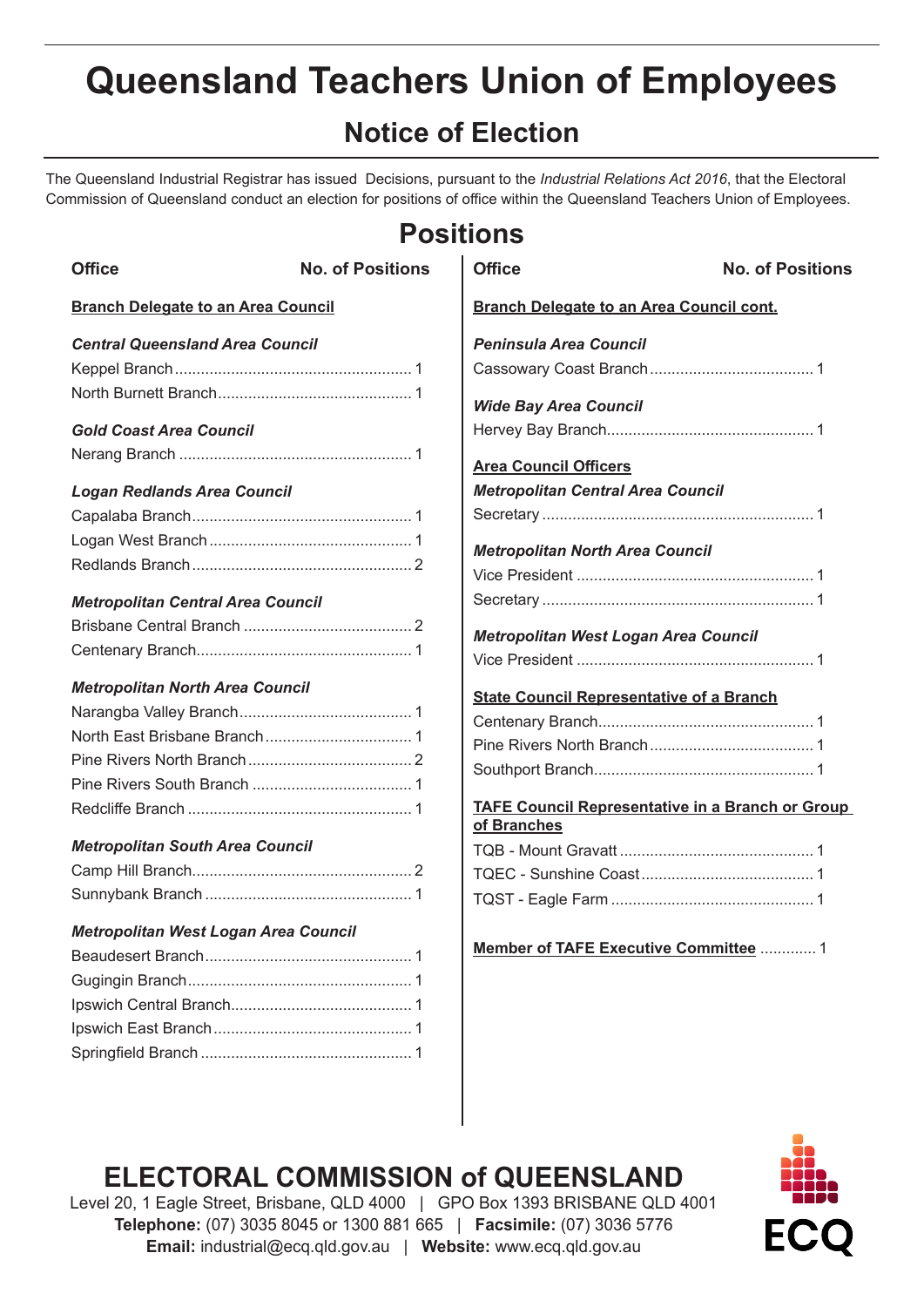# **Queensland Teachers Union of Employees**

## **Notice of Election**

The Queensland Industrial Registrar has issued a Decision, pursuant to the *Industrial Relations Act 2016*, that the Electoral Commission of Queensland conduct an election for positions of office within the Queensland Teachers Union of Employees.

### **Candidate Notes**

Candidates for election must be financial members of the Union at the close of nominations. All nominations must be in writing and signed by the nominee. Nomination forms must also be signed by at least two (2) financial members of the Union, provided that:

Nominees for **Member of TAFE Executive Committee** must be a member of TAFE Division and be a TAFE Branch member of the TAFE Council or be a duly nominated candidate for election as a member of the TAFE Council. Nomination to be signed by the candidate and at least 2 financial members of the Union of the TAFE Division.

Nominees for **Branch Delegates to an Area Council, State Council Representative of a Branch or TAFE Council Representative in a Branch or Group of Branches** must be a member of the relevant branch/ TAFE Division and signed by at least two (2) financial members of the relevant branch/ TAFE Division.

Nominees for **Area Council Officers** must be a Branch delegate or be a duly nominated candidate for election as a Branch delegate to the relevant Area Council and signed by at least two (2) Branch delegates to the relevant Area Council.

Candidates who wish to withdraw their nomination may do so not more than five (5) clear days after the close of nominations. Prospective candidates and their nominators should verify their financial status and other qualifications required by the Union (refer to Union Rules 6.4 & 6.5).

#### **Nominations close at midday on Monday, 29 June 2020**

Nominations open on **Friday, 5 June 2020** and must be in writing, comply with the registered rules of the Union and **reach the Electoral Commission of Queensland (ECQ) no later than midday on Monday, 29 June 2020.** A nomination form for this election is printed with this Journal. Forms are also available from the Union and the ECQ's website; **www.ecq. qld.gov.au**.

Nominations may be received by hand delivery, post, fax or email and must include the signatures of the nominees and nominators. Please ensure that your nomination can be clearly read.

### **Ballots**

Should a ballot be necessary to elect a **Branch Delegate to an Area Council, State Council Representative of a Branch or TAFE Council Representative in a Branch or Group of Branches** the ECQ will conduct a secret postal ballot of financial members of the Union in the respective Branch/Division. Ballots, if required, will open on **Tuesday, 28 July 2020** and close at **midday on Wednesday, 2 September 2020**.

Should a ballot be necessary to elect the successful candidate for **Area Council Officers**, the ECQ will conduct a secret ballot of members at the relevant meeting of Area Council following the close of nominations.

Should a ballot be necessary to elect a **Member of TAFE Executive Committee** the ECQ will conduct a secret ballot at the relevant meeting of Council.

> Suzanne Ball **Returning Officer 14 May 2020**



# **ELECTORAL COMMISSION of QUEENSLAND**

Level 20, 1 Eagle Street, Brisbane, QLD 4000 | GPO Box 1393 BRISBANE QLD 4001 **Telephone:** (07) 3035 8045 or 1300 881 665 | **Facsimile:** (07) 3036 5776 **Email:** industrial@ecq.qld.gov.au | **Website:** www.ecq.qld.gov.au